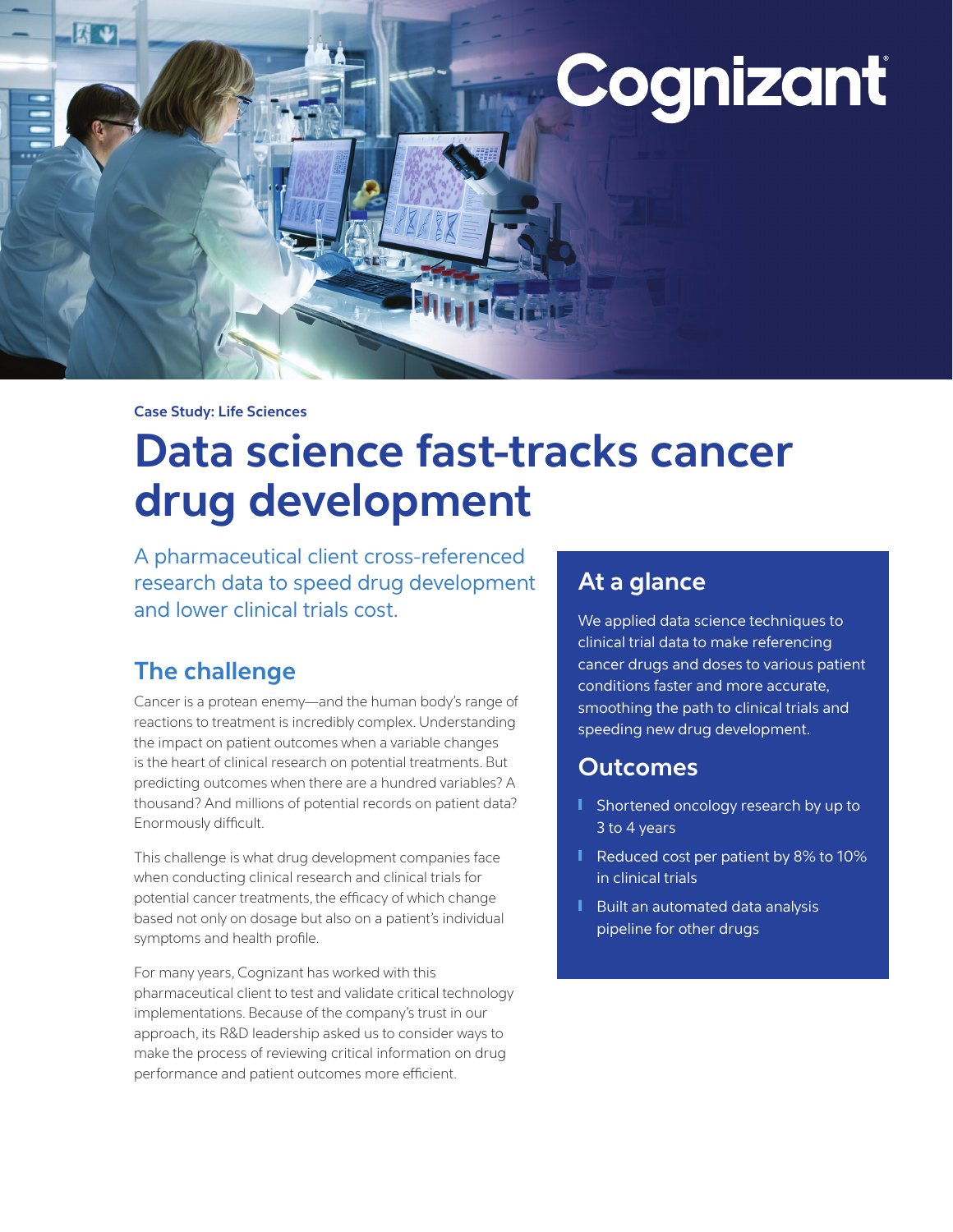### **Researching with rigor**

Until recently, documenting pharmaceutical research was a painstaking, mostly manual process of cross-referencing information in repositories of publicly available data and information published in scientific and medical journals with a company's information from its own drug development and testing.

How to manage all this data? How to track which compounds and dosages work and which are not effective or even potentially harmful? How to model findings against various patient profiles from height, weight and age to liver health and previous history? How to control, report on and deliver to oncologists the information they need to make the right choices in prescribing treatments?

Our client, a major international pharmaceutical research company focused on a full range of cancer treatments, including one for acute myeloid leukemia (AML), needed a method to more quickly and accurately process the massive amounts of data emerging from its own trials, from available research and from the Cancer Cell Line Encyclopedia (CCLE).

# **The approach**

Cognizant's Artificial Intelligence team applied its expertise in data science and analytics alongside our deep experience in the life sciences industry to build an automated process for analyzing data in clinical trials research and during clinical trials, specifically for one treatment for AML.

Cancer treatments, including new and aggressive chemotherapies, have complications for patients with a range of other conditions. Using a variety of data science tools and techniques, we built an automated solution that makes identifying optimal doses of drugs dramatically faster.

Our solution adopts text mining to automatically review more than 10,000 online resources, such as medical journals and scientific research publications. Using an Agile development model, we designed and built an automated pipeline that intakes this vast range of disparate data, normalizes it, performs analytical processing at blinding speed and delivers easily understood reports on outcomes.

### **Business outcomes**

Our client can now deliver to oncologists conducting trials for this specific treatment more accurate, informed recommendations on dosages cross-indexed to a staggering amount of information. The faster, more accurate review of drug outcomes reduces the review process from 20 months to 20 days. With the full drug development process taking from 10 to 18 years and costing \$40,000 to \$50,000 per patient, our solution trims up to four years from the process and offers savings of as much as 10% of total costs.

### **Next-generation solution**

Our data science solution helps this pharmaceutical company improve what had historically been a manual, costly and laborious process for crossreferencing research from clinical trials on cancer drugs, while laying the groundwork for use with a full range of other drugs for conditions ranging from Alzheimer's disease to depression and schizophrenia.

In the battle to beat cancer, the stakes are high. The process is costly, the competition fierce and the mission critical. Our client's journey ahead is clear: use its new automated pipeline driven by data sciences for different treatments, then incorporate machine learning, using AI to speed drug development while improving the safety and efficacy of its clinical trials.

For more information, visit [www.cognizant.com/ai](https://www.cognizant.com/ai).